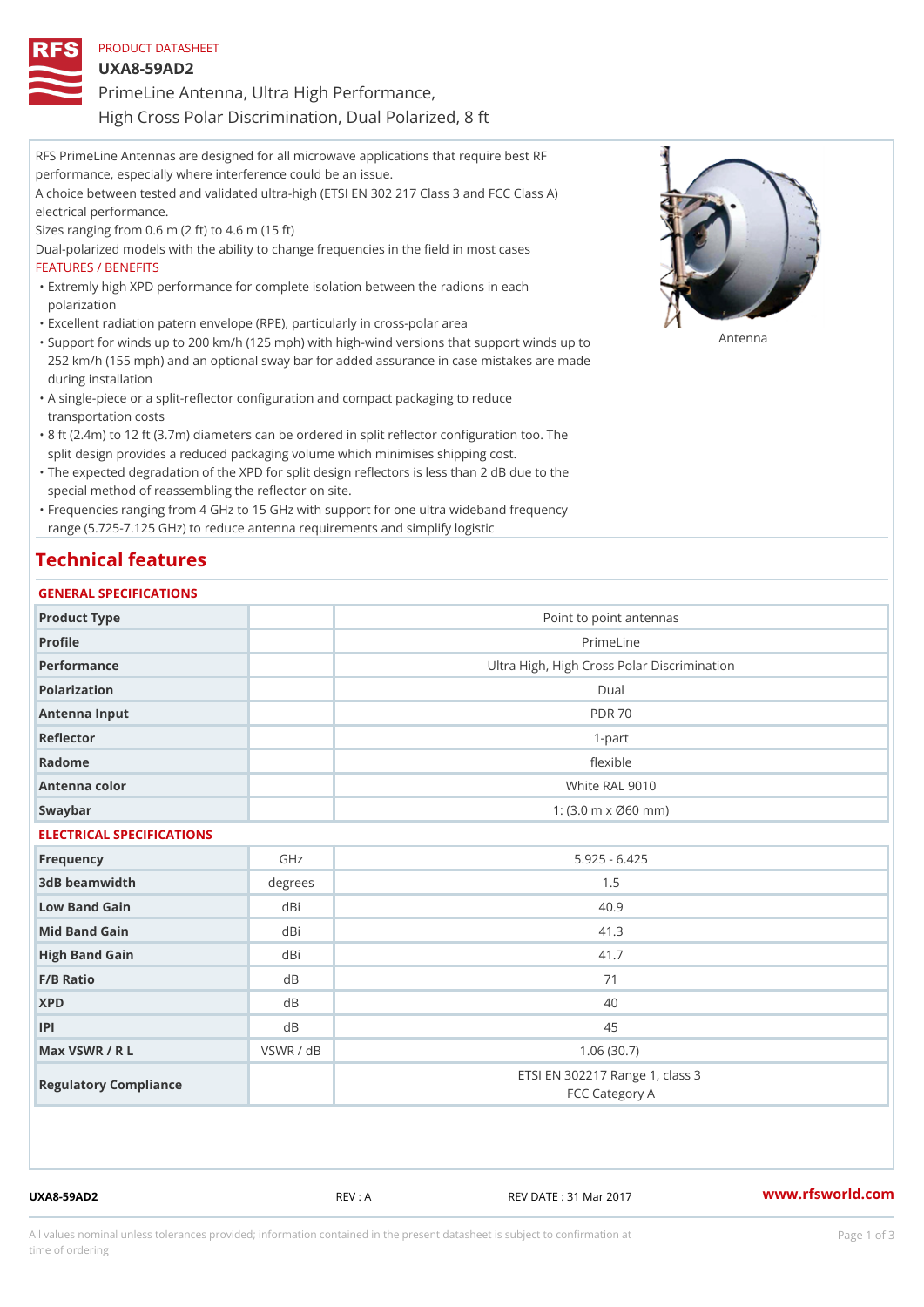# PRODUCT DATASHEET UXA8-59AD2 PrimeLine Antenna, Ultra High Performance, High Cross Polar Discrimination, Dual Polarized, 8 ft

| MECHANICAL SPECIFICATIONS                     |              |                                                                         |  |  |
|-----------------------------------------------|--------------|-------------------------------------------------------------------------|--|--|
| Diameter                                      | ft $(m)$     | 8(2.4)                                                                  |  |  |
| Elevation Adjustment                          | degrees      | ± 5                                                                     |  |  |
| Azimuth Adjustment                            | degrees      | ± 5                                                                     |  |  |
| Polarization Adjustment                       | degree       | ± 5                                                                     |  |  |
| Mounting Pipe Diameter<br>minimum             | $mm$ (in)    | 114(4.5)                                                                |  |  |
| Mounting Pipe Diameter<br>$m$ a x i $m$ u $m$ | $mm$ (in)    | 114(4.5)                                                                |  |  |
| Approximate Weight                            | kg (lb)      | 180 (396)                                                               |  |  |
| Survival Windspeed                            | $km/h$ (mph) | 252 (155)                                                               |  |  |
| Operational Windspeed                         | $km/h$ (mph) | 190 (118)                                                               |  |  |
| <b>STRUCTURE</b>                              |              |                                                                         |  |  |
| Radome Material                               |              | PVC coated fabric                                                       |  |  |
| FURTHER ACCESSORIES                           |              |                                                                         |  |  |
| optional Swaybar                              |              | 1: SMA-SK-60-3000A (3.0 m x Ø60 mm)                                     |  |  |
| Further Accessories                           |              | SMA-WK-8 : Wind Kit<br>SMA-SKO-UNIV-L : Universal sway bar fixation kit |  |  |
| <b>MOUNTOUTLINE</b>                           |              |                                                                         |  |  |
| m m<br>$Dimension_A$<br>(i <sub>n</sub> )     |              | 2616 (103.4)                                                            |  |  |
| m m<br>Dimension B<br>(in)                    |              | 1450(57.1)                                                              |  |  |

Dimension\_C mm (in) 460 (18.1)  $Dim_$   $D 114$  m m (4.5 \_ i r )  $\sqrt{$  ii p  $\ge$ m<sub>m</sub> 190 (7.5) Dimension\_E mm (in) 310 (12.3) Dimension\_F m<sub>m</sub> (in) 1120 (44.1)

Outline\_10ft\_High\_Perf\_Antenna\_250

UXA8-59AD2 REV : A REV : REV DATE : 31 Mar 2017 WWW.rfsworld.com